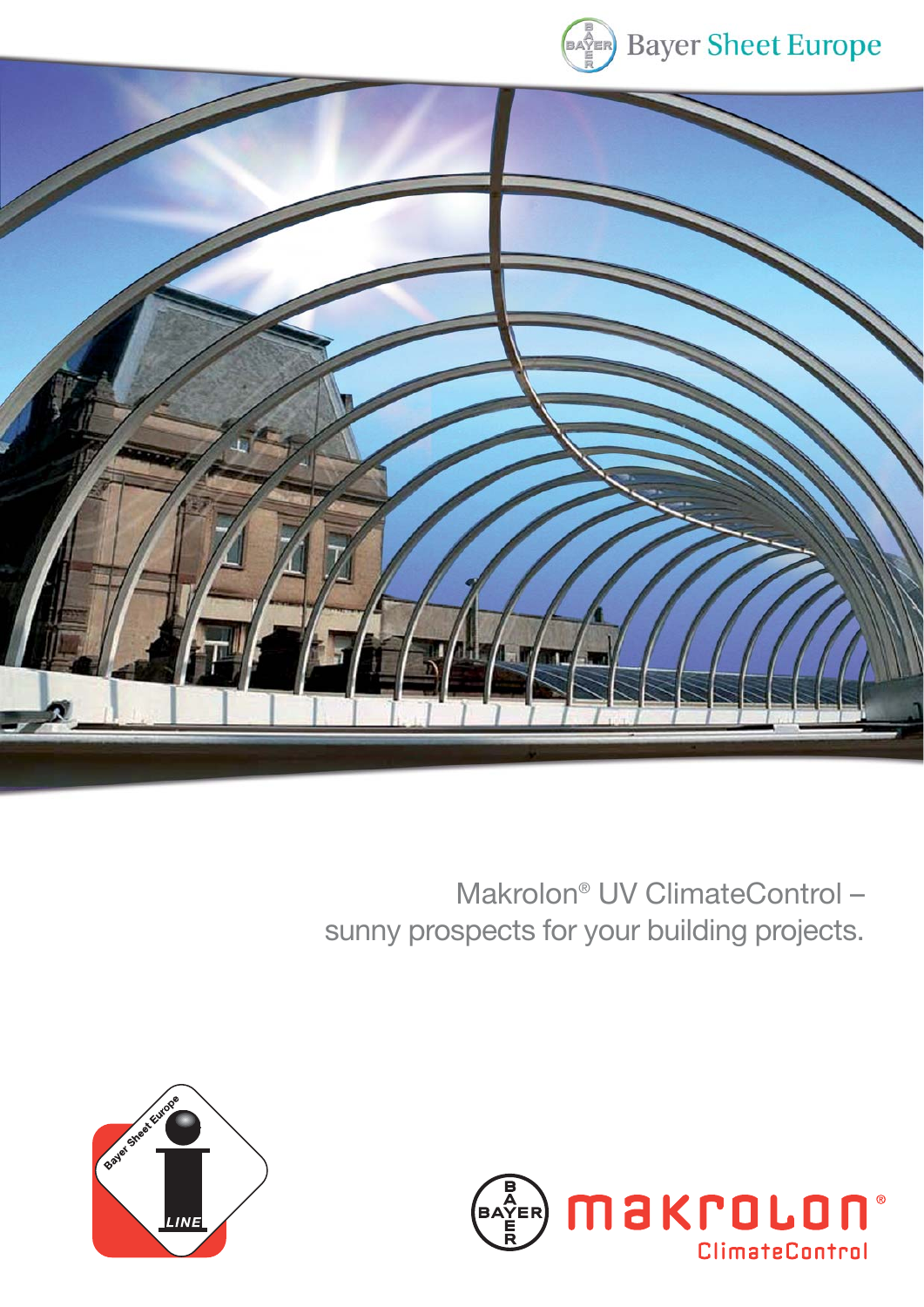## Makrolon® UV ClimateControl – sunny prospects for your building projects.

### **More light – less heat**

For many projects, transparent sheets are the first choice of architects, planners and builders. Yet in summer, heat accumulation is becoming more of an issue. This is where the new **Makrolon® UV ClimateControl** steps in and reduces the heat build-up drastically. It can be processed without problems, it is translucent and at the same time creates a pleasant climate over a wide temperature range.

#### **Innovation in the Makrolon® product line.**

**Makrolon® UV ClimateControl** is a transparent polycarbonate sheet with a protective UV coating on both sides. The sheets substantially reduce high temperatures caused by sunlight as they block out the majority of infrared light.

## **Guaranteed resistivity**

**Makrolon® UV ClimateControl** is extremely resistant to permanent environmental impacts and has a long service life. The maximum permissible temperature for long-term use in the absence of loads is in the region of 120°C. An additional benefit, is that the sheets come with a 10-year warranty on weather resistance, transparency and breaking strength.

## **Makrolon® UV ClimateControl – the advantages:**

- Significantly reduced heat input
- Good transparency
- Excellent weather resistance
- Maximum impact strength
- Thermally deformable and cold bendable

#### **Typical applications of Makrolon® UV ClimateControl.**

**Makrolon® UV ClimateControl** is ideally suited for all applications which would benefit from reduced heat transmission through the glazing, e.g.:

- Roofings of passenger platforms, shelters, open areas and conservatories
- Barrel vaults and skylights
- Public buildings
- Roof and cladding constructions

## **Makrolon® UV ClimateControl – sizes and colours:**

**Makrolon® UV ClimateControl** is available in thicknesses of 2 to 12 mm and in the sizes indicated below. Other sizes and thicknesses available on request.

#### **Colour:**

bronze 2855 grey 2755 green 2655 blue 2555

#### **Size:**

2.050 x 1.250 mm 3.050 x 2.050 mm 6.110 x 2.050 mm

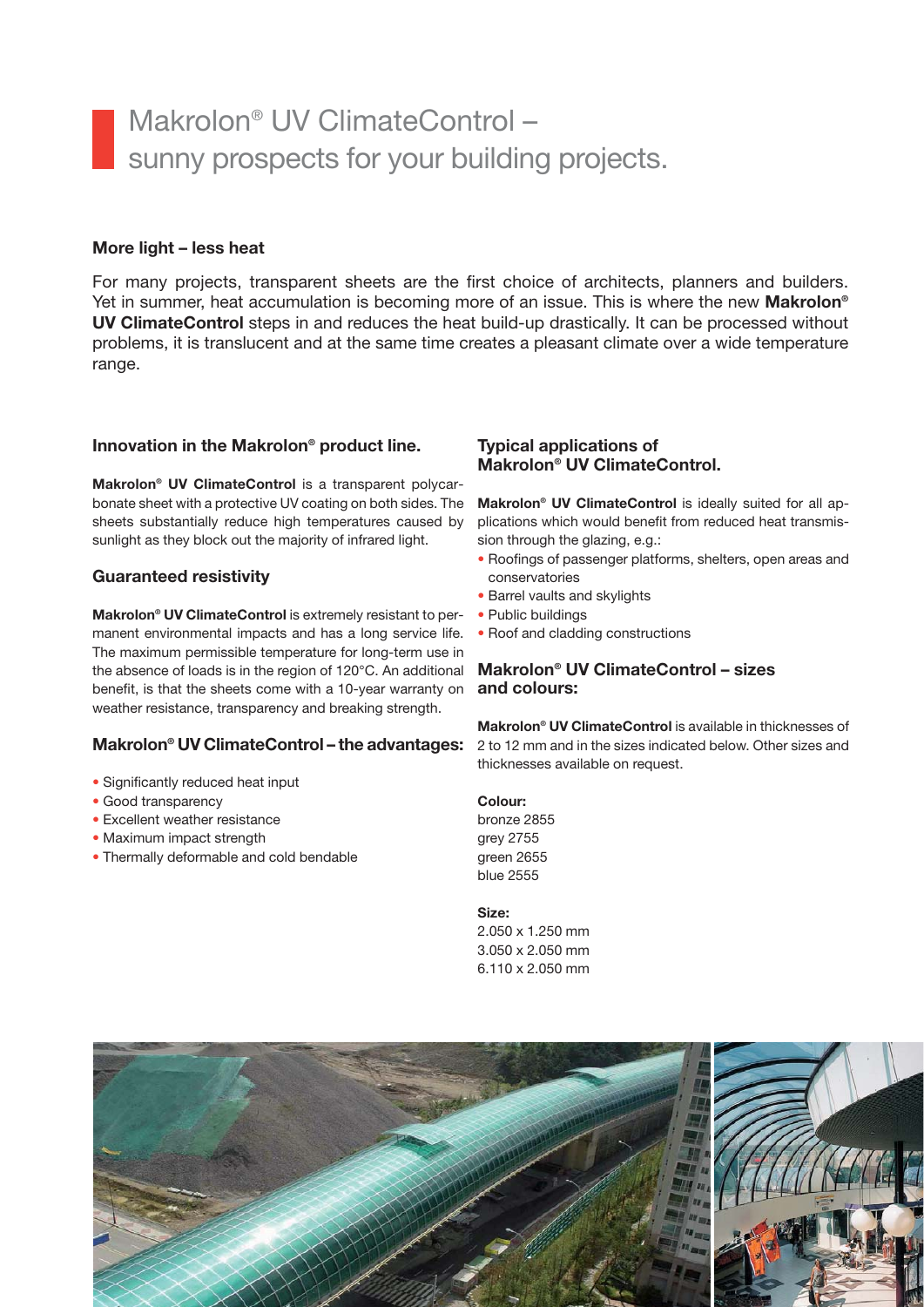## Makrolon® UV ClimateControl. An innovation in numbers.

|                                        | <b>Test conditions</b>                           | <b>Typical values Unit</b> |                   | <b>Test Method</b> |
|----------------------------------------|--------------------------------------------------|----------------------------|-------------------|--------------------|
| <b>PHYSICAL</b>                        |                                                  |                            |                   |                    |
| Density                                |                                                  | 1.2                        | g/cm <sup>3</sup> | ISO 1183-1         |
| Moisture absorption                    | after storage in standard climate 23 °C/50 % RH  | 0.15                       | $\%$              | ISO 62-4           |
|                                        | after storage in water at 23 °C until saturation | 0.35                       | $\%$              | ISO 62-1           |
| <b>MECHANICAL</b>                      |                                                  |                            |                   |                    |
| Tensile stress at yield                |                                                  | 560                        | MPa               | ISO 527-2/1B/50    |
| Elongation at yield                    |                                                  | ca. 6                      | $\%$              | ISO 527-2/1B/50    |
| Tensile strength                       |                                                  | 560                        | MPa               | ISO 527-2/1B/50    |
| Elongation at break                    |                                                  | 570                        | %                 | ISO 527-2/1B/50    |
| Elastic modulus                        |                                                  | 2400                       | MPa               | ISO 527-2/1B/1     |
| Limiting flexural stress               |                                                  | ca. 90                     | MPa               | <b>ISO 178</b>     |
| Impact strength                        | Charpy, unnotched                                | no break                   | kJ/m <sup>2</sup> | ISO 179/1fU        |
|                                        | Charpy, notched                                  | ca. 11                     | kJ/m <sup>2</sup> | <b>ISO 179/1eA</b> |
|                                        | Izod, notched                                    | ca. 10                     | kJ/m <sup>2</sup> | ISO 180/1A         |
|                                        | Izod, notched <sup>1)</sup>                      | ca. 70                     | kJ/m <sup>2</sup> | <b>ISO 180/4A</b>  |
| <b>THERMAL</b>                         |                                                  |                            |                   |                    |
| Vicat softening temperature            | Method B50                                       | 148                        | $^{\circ}C$       | <b>ISO 306</b>     |
| Thermal conductivity                   |                                                  | 0.2                        | W/mK              | <b>DIN 52612</b>   |
| Coeff. of linear thermal expansion     |                                                  | 0.065                      | mm/mK             | <b>DIN 53752-A</b> |
| Heat deflection temperature under load | Method A: 1.80 MPa                               | 127                        | $^{\circ}C$       | <b>ISO 75-2</b>    |
|                                        | Method B: 0.45 MPa                               | 139                        | $^{\circ}C$       | <b>ISO 75-2</b>    |
| <b>ELECTRICAL</b>                      |                                                  |                            |                   |                    |
| Dielectric strength                    |                                                  | 35                         | kV/mm             | IEC 60243-1        |
| Volume resistivity                     |                                                  | $10^{16}$                  | Ohm·cm            | <b>IEC 60093</b>   |
| Surface resistivity                    |                                                  | $10^{14}$                  | Ohm               | <b>IEC 60093</b>   |
| Dielectric constant                    | at $10^3$ Hz                                     | 3.1                        |                   | <b>IEC 60250</b>   |
|                                        | at 10 <sup>6</sup> Hz                            | 3                          |                   | <b>IEC 60250</b>   |
| Dielectric factor                      | at $10^{\circ}$ Hz                               | 0.0005                     |                   | <b>IEC 60250</b>   |
|                                        | at $10^{\circ}$ Hz                               | 0.009                      |                   | <b>IEC 60250</b>   |

The mechanical properties were measured on sheets of 4 mm or 3 mm<sup>1)</sup> thickness.



#### **Reduction of heat input by Makrolon® UV ClimateControl as compared to standard sheet, grey 2760.\*** Relative heat input at 55 % LT

\* Typical product for sun protection applications.